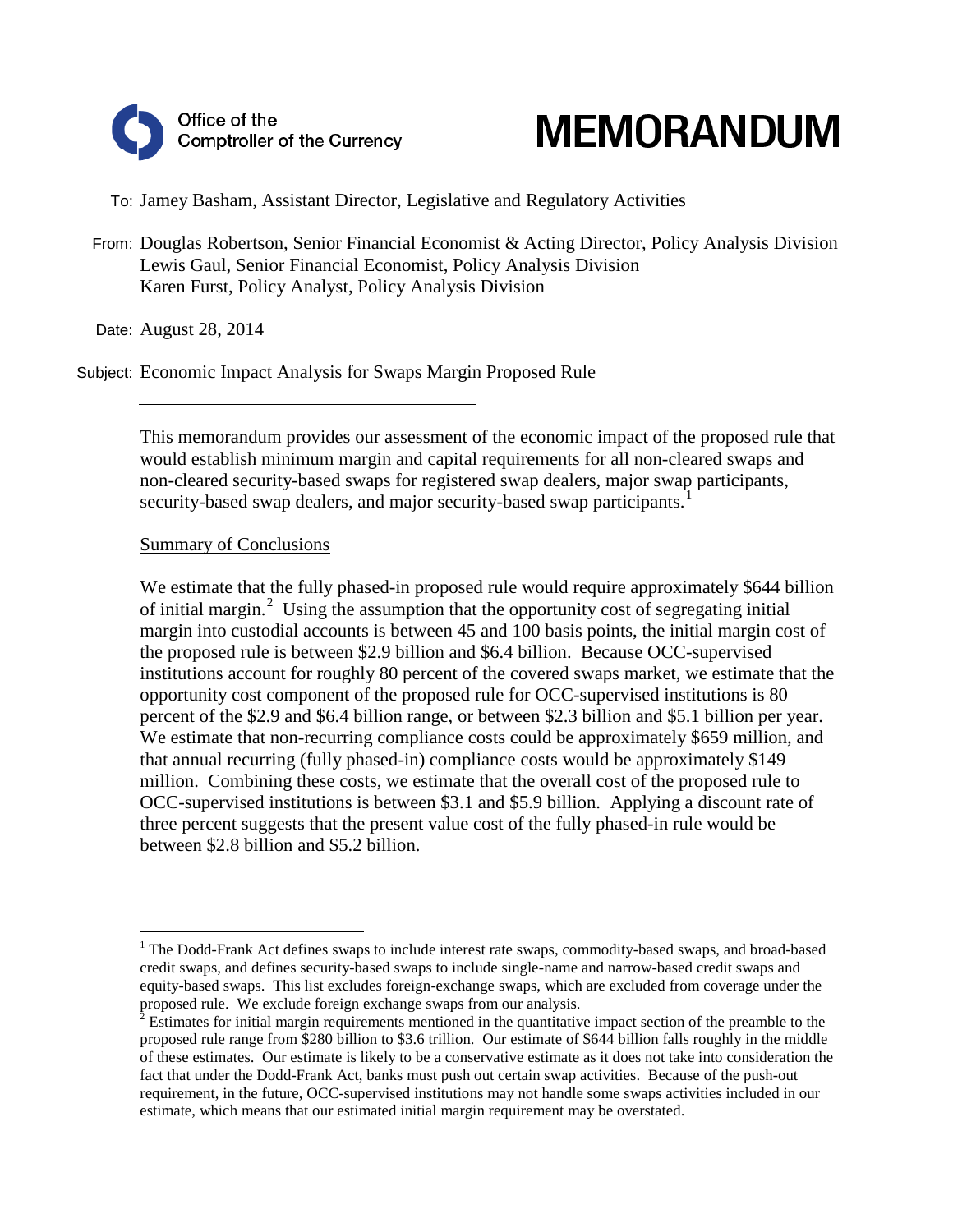This estimate suggests that the proposed rule has a significant impact under the Unfunded Mandates Reform Act thresholds for a "significant regulatory action". We estimate that the proposed rule will not have a significant economic impact on a substantial number of small OCC-supervised entities, pursuant to the Regulatory Flexibility Act.

## The Proposed Rule

The proposed rule on margin and capital requirements for covered swap entities would establish risk-based margin requirements for covered swap entities. The margin requirements would apply to both the collection and posting of margin by a covered swap entity. Under the proposed rule, a risk-based approach would vary the margin requirement depending on the type of counterparty. The proposed rule identifies four types of swap counterparties. Counterparties that are:

- 1) Other swap entities
- 2) Financial end users of swaps with a material swaps exposure<sup>[3](#page-1-0)</sup>
- 3) Financial end users of swaps without a material swaps exposure<sup>[4](#page-1-1)</sup>
- 4) Other counterparties, including nonfinancial end users, sovereigns and multilateral development banks

The proposed rule would require the collection of initial and variation margin. Swap counterparties post or collect initial margin at the inception of the swap and variation margin throughout the life of a swap to reflect daily changes in the mark-to-market value of the transaction. At present, initial margin is generally not collected on transactions between dealers, while variation margin is exchanged between dealers and commonly exchanged between dealers and end-users. The proposed rule would only apply the new margin requirements to new swaps. For variation margin, the compliance date is December 1, 2015. For initial margin, the compliance date ranges from December 1, 2015, to December 1, 2019, depending on the average daily aggregate notional amount of non-cleared swaps, non-cleared security-based swaps, foreign exchange forwards and foreign exchange swaps (covered swaps), as follows:

| Covered Swap Amount at Swap Entity and<br>Counterparty | Initial Margin Compliance Date |
|--------------------------------------------------------|--------------------------------|
| Greater than \$4 trillion                              | December 1, 2015               |
| Greater than \$3 trillion                              | December 1, 2016               |
| Greater than \$2 trillion                              | December 1, 2017               |
| Greater than \$1 trillion                              | December 1, 2018               |
| Greater than \$0                                       | December 1, 2019               |

<span id="page-1-0"></span><sup>3</sup> Financial end users include, but are not limited to, bank holding companies (BHCs) and their affiliates, depository institutions, a money service business, investment advisors, broker-dealers, commodity pools, commodity trading advisors, private funds, employee benefit plans and insurance companies that are not swap entities.

<span id="page-1-1"></span><sup>4</sup> The proposed rule defines a material swaps exposure for an entity to mean that the entity and its affiliates have an average daily aggregate notional amount of non-cleared swaps, non-cleared security-based swaps, foreign exchange forwards and foreign exchange swaps for each business day in June, July and August of the previous year that exceeds \$3 billion.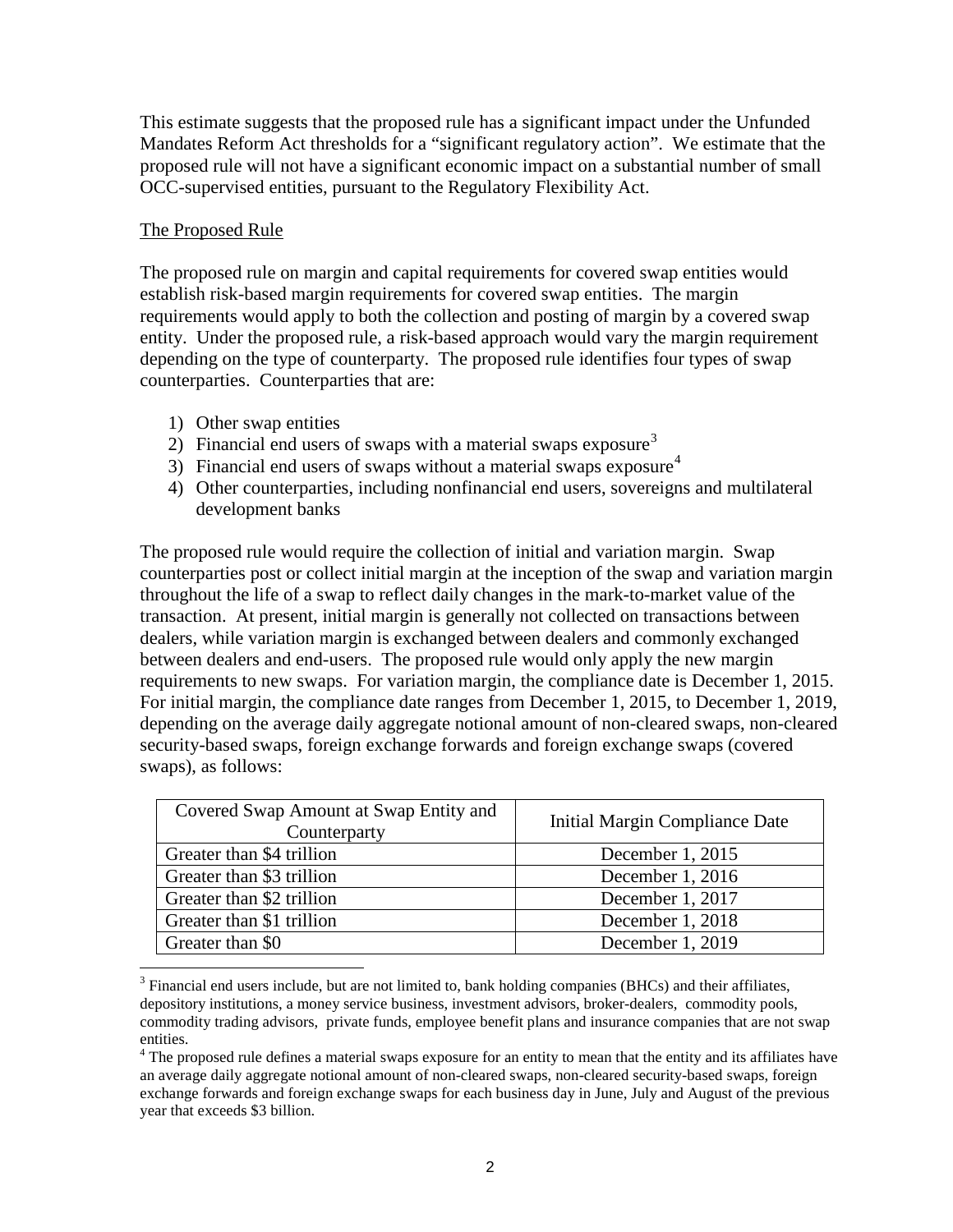Under the proposed rule, a covered swap entity would calculate the minimum initial margin requirement using either an approved internal margin model or the standardized margin schedule shown in table 1. The initial margin requirements are tempered by thresholds, below which the swap entity need not collect or post initial margin. The proposed rule sets an initial margin threshold at \$65 million for counterparties that are other swap entities or financial end users with a material swaps exposure. The proposed rule also provides for a minimum transfer amount for the collection and posting of margin by covered swap entities. Under the proposal, a covered swap entity need not collect or post initial or variation margin from or to any individual counterparty otherwise required unless and until the required cumulative amount of initial and variation margin is greater than \$650,000. The proposed rule would require variation margin to match the change in the value of the swap and variation margin settlement must occur on a daily basis. The collection and posting of variation margin would also depend on the type of counterparty. Table 2 summarizes the margining requirements by type of counterparty.

| <b>Asset Class</b>        | <b>Duration</b> | <b>Gross Initial Margin</b><br>(Percent of Notional<br><b>Exposure</b> ) |
|---------------------------|-----------------|--------------------------------------------------------------------------|
|                           | $0-2$ years     | 2%                                                                       |
| Credit                    | 2-5 years       | 5%                                                                       |
|                           | $5+$ years      | 10%                                                                      |
| Commodity                 | All             | 15%                                                                      |
| Equity                    | All             | 15%                                                                      |
| Foreign Exchange/Currency | All             | 6%                                                                       |
|                           | $0-2$ years     | 1%                                                                       |
| <b>Cross Currency</b>     | 2-5 years       | 2%                                                                       |
|                           | $5+$ years      | 4%                                                                       |
|                           | $0-2$ years     | 1%                                                                       |
| <b>Interest Rate</b>      | 2-5 years       | 2%                                                                       |
|                           | $5+$ years      | 4%                                                                       |
| Other                     | All             | 15%                                                                      |

**Table 1. Standardized Minimum Initial Margin Requirements for Non-cleared Swaps**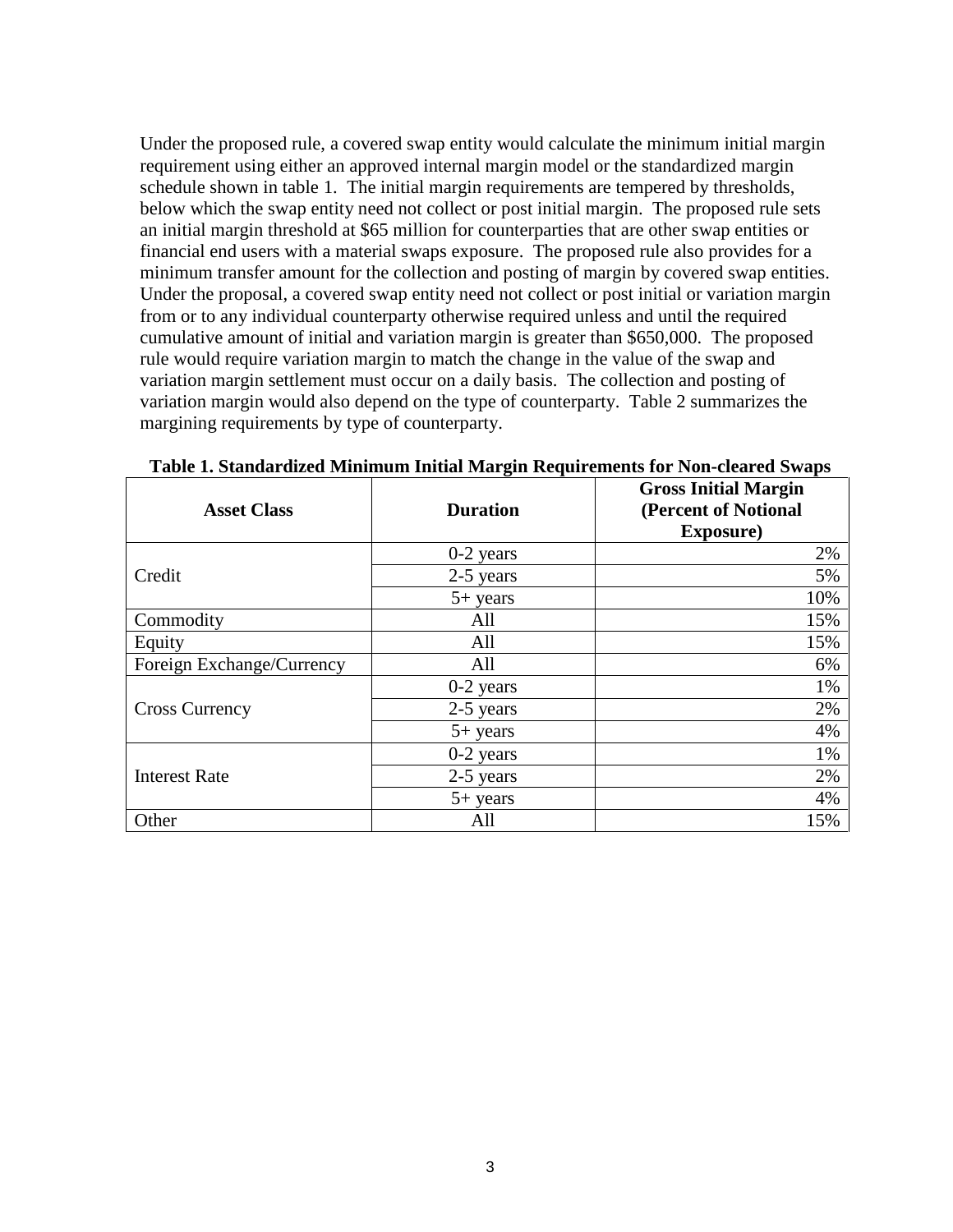| <b>Type of</b>                                                                    | $\mathbf{m}$ and $\mathbf{m}$ and $\mathbf{m}$ and $\mathbf{m}$ and $\mathbf{m}$ and $\mathbf{m}$ and $\mathbf{m}$ and $\mathbf{m}$ and $\mathbf{m}$ and $\mathbf{m}$ and $\mathbf{m}$ and $\mathbf{m}$ and $\mathbf{m}$ and $\mathbf{m}$ and $\mathbf{m}$ and $\mathbf{m}$ and $\mathbf{m}$ and<br><b>Initial Margin (IM)</b> | <b>Variation Margin</b>                                                         |                                                                                 |
|-----------------------------------------------------------------------------------|--------------------------------------------------------------------------------------------------------------------------------------------------------------------------------------------------------------------------------------------------------------------------------------------------------------------------------|---------------------------------------------------------------------------------|---------------------------------------------------------------------------------|
| <b>Counterparty</b>                                                               | IM Threshold <sup>5</sup>                                                                                                                                                                                                                                                                                                      | Amount                                                                          | Amount                                                                          |
| Other swap entities                                                               | \$65 million or below                                                                                                                                                                                                                                                                                                          | Internal model or<br>standardized<br>minimum                                    | Daily market value<br>change                                                    |
| Financial end users<br>with a material<br>(exceeds \$3 billion)<br>swaps exposure | \$65 million or below                                                                                                                                                                                                                                                                                                          | Internal model or<br>standardized<br>minimum                                    | Daily market value<br>change                                                    |
| Financial end users<br>without a material<br>swaps exposure                       | <b>NA</b>                                                                                                                                                                                                                                                                                                                      | Judgment of the<br>covered swap entity<br>(current practice:<br>little or none) | Daily market value<br>change                                                    |
| Other counterparties,<br>including<br>nonfinancial end<br>users.                  | <b>NA</b>                                                                                                                                                                                                                                                                                                                      | Judgment of the<br>covered swap entity<br>(current practice:<br>little or none) | Judgment of the<br>covered swap entity<br>(current practice:<br>little or none) |

**Table 2. Initial and Variation Margin Minimums by Counterparty Type**

The proposed rule also establishes types of eligible collateral and requires that initial margin collected or posted by a covered swap entity be segregated at a custodian unaffiliated with the covered swap entity and the counterparty, i.e., at a third-party custodian. Furthermore, the custodian must not rehypothecate, i.e., re-pledge initial margin or reinvest any initial margin unless that asset would qualify as eligible collateral for initial margin under the proposed rule. The posting party may direct the custodian to reinvest funds only in assets that would qualify as eligible collateral and ensuring that the amount is appropriate after applying appropriate haircuts to the collateral.

With respect to capital requirements for swap entities, the banking agencies propose to rely on existing capital rules for their covered swap entities. The proposed rule would also include documentation requirements for covered swap entities. Documentation must specify methods for determining the value of each swap and the resolution procedures related to resolving disputes related to the swap valuation.

#### Institutions Affected by the Proposed Rule

The proposed rule would apply to any swap entity, which for the purposes of this analysis is any entity that must register as a swap dealer or major swap participant with the Commodities Futures Trading Commission (CFTC) or a security-based swap dealer or major security-based swap participant with the Securities and Exchange Commission (SEC) (collectively, swap entities). From the perspective of swap entities supervised by the OCC,

<span id="page-3-0"></span> $<sup>5</sup>$  The proposed rule permits a covered swap entity to adopt a maximum initial margin threshold amount of \$65</sup> million, below which it need not collect or post initial margin from or to swap entities and financial end users with material swaps exposures. The threshold would be applied on a consolidated basis, and would apply both to the consolidated covered swap entity as well as to the consolidated counterparty.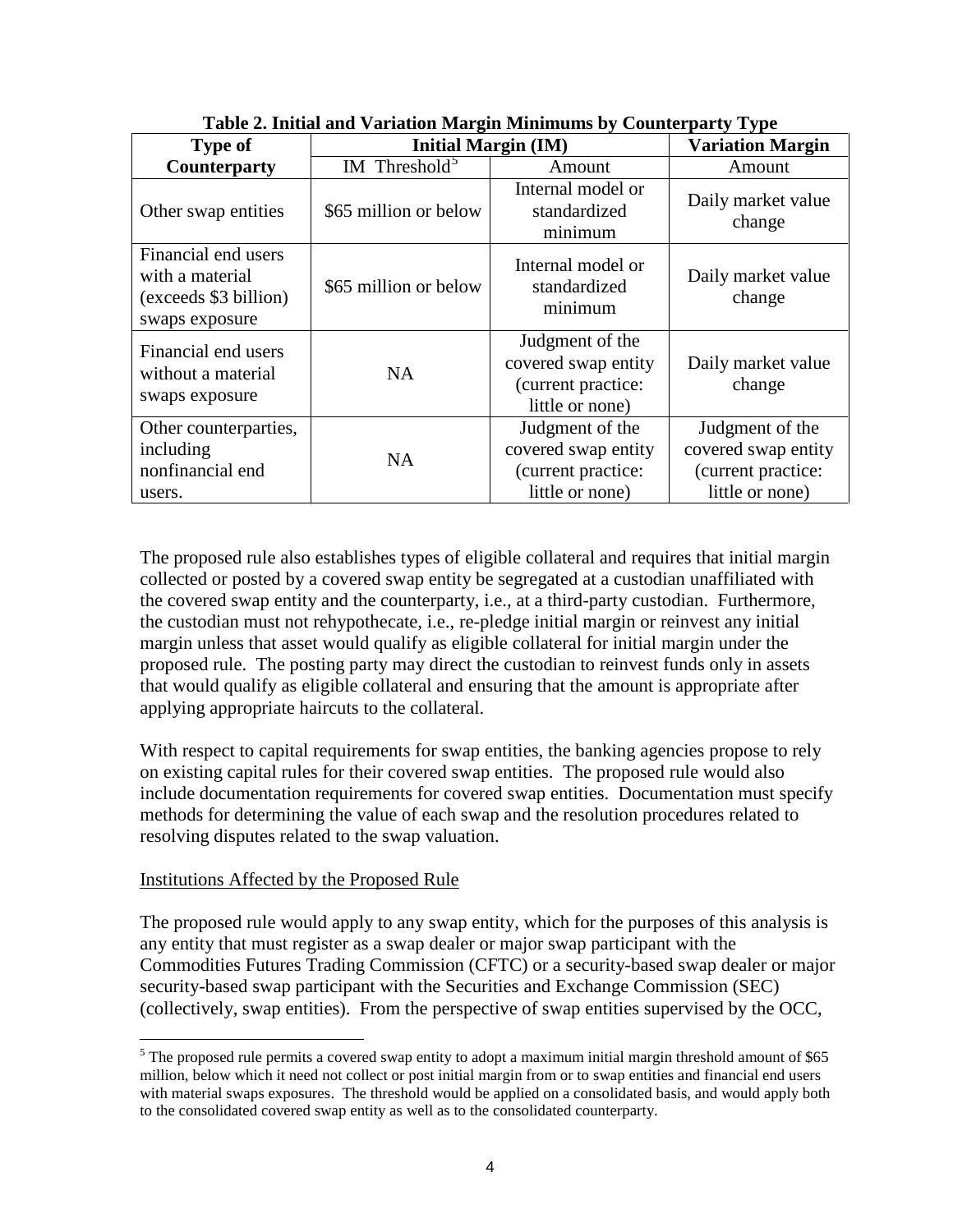the proposed rule would apply to any swap entity that is a national bank, a federally chartered branch or agency of a foreign bank, or a federal savings association. As of August 8, 2014, nine national banks and six federally chartered branches of foreign banks have registered as swap dealers with the CFTC. $^{6}$  $^{6}$  $^{6}$ 

To gauge swap activity at U.S. financial institutions, we examine variables from Call Report schedule RC-L – Derivatives and Off-Balance Sheet Items that reflect swap activity. These "swap" variables include:

(1) Notional amounts of credit derivatives (both sold and purchased protection), $^7$  $^7$ 

 $(2)$  Gross amounts of forward contracts,<sup>[8](#page-4-2)</sup>

(3) Gross amounts of OTC option contracts (both written options and purchased options), $9$ 

(4) Gross amounts of swaps. $^{10}$ 

According to Call Report data for March 31, 2014, 1,269 FDIC-insured depository institutions report some swap activity, and total swap activity for FDIC-insured institutions was roughly \$221 trillion. Of this total, 336 OCC-supervised institutions accounted for roughly \$171 trillion, or approximately 77 percent of the total. The 15 OCC-supervised institutions that the proposed rule is likely to affect hold \$170.1 trillion, or approximately 77 percent of the total and 99.6 percent of swaps at OCC-supervised institutions. Table 3 shows the number of FDIC-insured institutions reporting swap activity between 2006 and March 31, 2014 and the dollar amount of that swap activity. Table 3 suggests that reported swap amounts have been relatively consistent since 2010, so we will use current reported amounts as our forecast of future swaps activity.

<span id="page-4-0"></span><sup>&</sup>lt;sup>6</sup> As of January 24, 2014, the SEC has not finalized its rules on who must register as a security-based swap dealer. For the purposes of this analysis, we expect that with respect to OCC-supervised institutions, the CFTC list includes all or most of the institutions that will register with the SEC. The list of registered swap dealers is available on the CFTC website at http://www.cftc.gov/LawRegulation/DoddFrankAct/registerswapdealer. Over time, the number of covered institutions may increase as the CFTC swap dealer registration threshold decreases as scheduled by the CFTC.<br> $\frac{7}{1}$  Schedule RC-L, Item 7.a.

<span id="page-4-1"></span>

<span id="page-4-3"></span><span id="page-4-2"></span> $\frac{8}{3}$  Schedule RC-L, Item 12.b.<br> $\frac{9}{10}$  Schedule RC-L, Item 12.d.  $\frac{10}{10}$  Schedule RC-L, Item 12.e.

<span id="page-4-4"></span>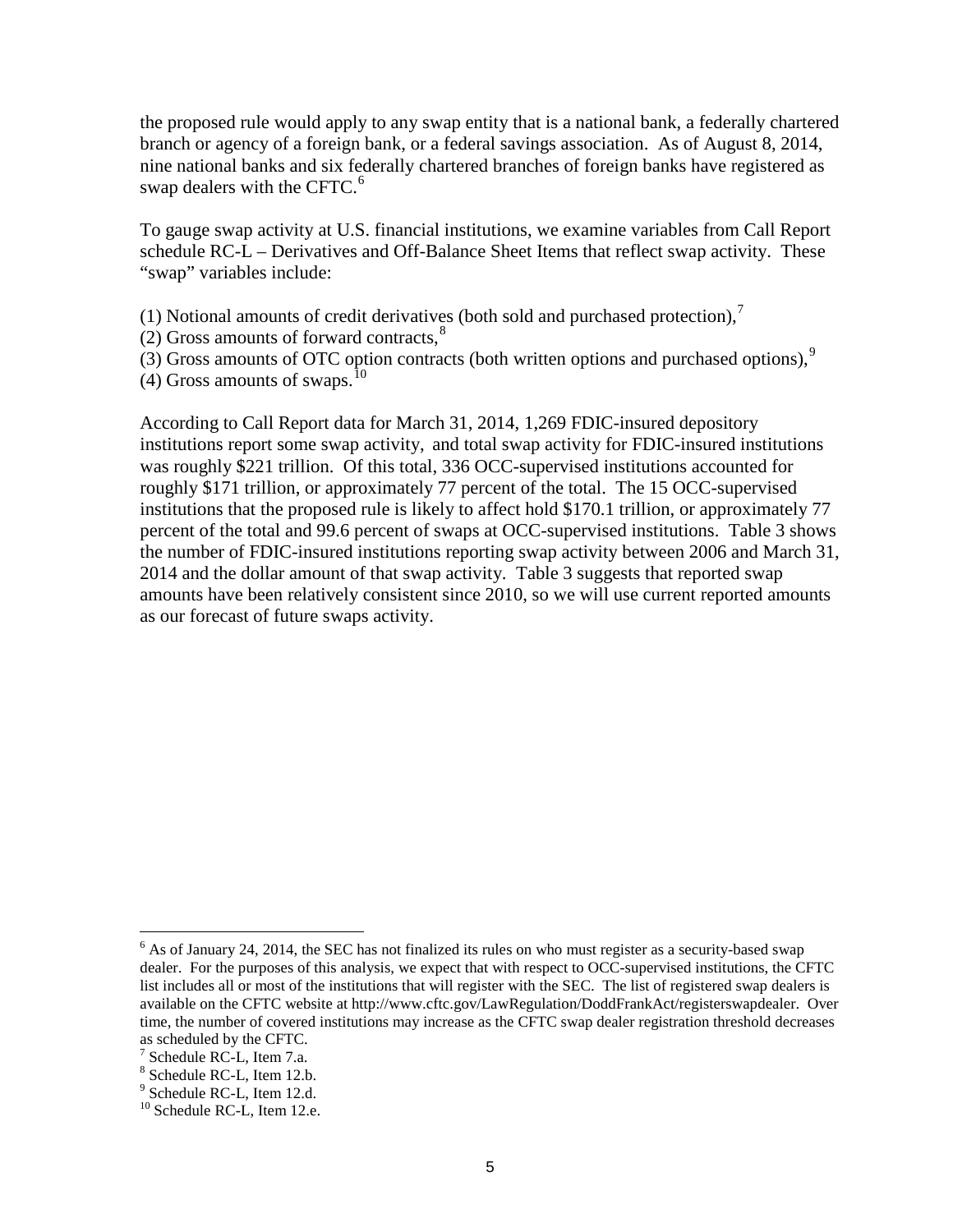| Year      | Number of FDIC-<br>insured Institutions<br><b>Reporting Swap</b><br>Activity | Amount<br>Reported<br>$($$ in billion) |
|-----------|------------------------------------------------------------------------------|----------------------------------------|
| 2006      | 827                                                                          | \$121,825                              |
| 2007      | 866                                                                          | \$158,042                              |
| 2008      | 897                                                                          | \$204,558                              |
| 2009      | 950                                                                          | \$206,272                              |
| 2010      | 1,011                                                                        | \$222,096                              |
| 2011      | 1,036                                                                        | \$222,690                              |
| 2012      | 1,221                                                                        | \$215,666                              |
| 2013      | 1,260                                                                        | \$228,781                              |
| 3/31/2014 | 1,269                                                                        | \$221,235                              |

**Table 3. FDIC-insured Institutions with Swap Activity, 2006-2014, as of December 31, except as noted**

Source: Call Reports

#### Cost and Benefit Analysis

Ideally, a cost-benefit analysis would be able to identify and monetize, with certainty, all costs and benefits of a regulation, which would then allow policymakers to evaluate different regulatory options by comparing dollar amounts and pursuing those options with the greatest net benefits. Many financial regulations, however, include both cost and benefit components that cannot be expressed in monetary units with adequate certainty. As cost-benefit guidance from the Office of Management and Budget (OMB) points out, simple cost-benefit comparisons can be misleading when the analysis cannot express important benefits and costs in dollar terms, "because the calculation of net benefits in such cases does not provide a full evaluation of all relevant benefits and costs."<sup>[11](#page-5-0)</sup> We follow OMB's recommendation in those instances, and provide an evaluation of non-quantified benefits and costs in addition to quantified benefits and costs.

As mentioned in the quantitative impact section of the preamble to the rule, like other analyses of swap margin proposals, this economic impact analysis is subject to considerable uncertainty. To conduct this analysis, we must make several assumptions, including:

- 1. The amount of swap market activity in the future
- 2. The amount of central clearing in the future
- 3. The initial margin percentages
- 4. The distribution of swaps across counterparty types
- 5. The opportunity cost of segregating initial margin
- 6. The administrative costs of establishing initial margin operations

To estimate the amount of initial margin required under the proposed rule, we use the standardized initial margin percentages from table 1. Although supervisory agencies will not allow covered institutions to cherry pick the method they use to determine initial margin, we

<span id="page-5-0"></span> $11$  See Circular A-4, Office of Management and Budget, September 17, 2003, p. 10.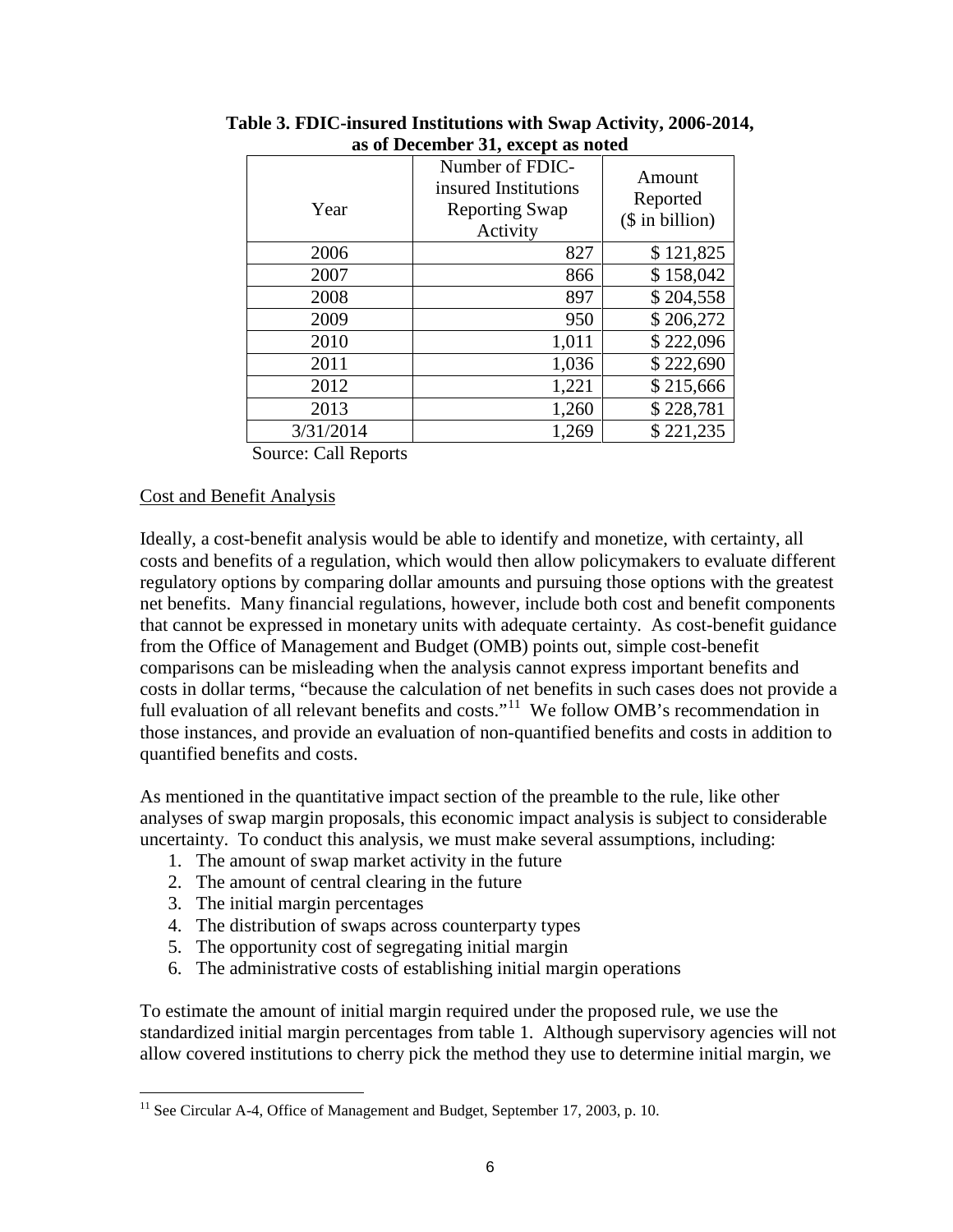expect that when making the initial determination of their preferred method, institutions will select the internal model over the standardized table if the internal model indicates posting lower initial margin than the standardized method. Thus, we expect our use of the standardized initial margin table to provide a conservative estimate of the amount of initial margin the proposed rule could require.

## Monetized Costs of the Proposed Rule

The proposed rule has four major components. It would (1) introduce initial margin requirements, (2) introduce variation margin requirements, (3) acknowledge that capital requirements as currently applied to prudentially regulated banking organizations are sufficient to meet the capital requirement provisions of the Dodd-Frank Act related to swaps, and (4) introduce various segregation, documentation, and administrative operational requirements.

The proposed rule does not change the risk-based capital requirements applicable to covered swap entities. Therefore we estimate that there will be little to no additional costs related to the risk-based capital requirements.<sup>[12](#page-6-0)</sup> The proposed rule's variation margin requirements are largely in keeping with current industry practice. Thus, except for small entities as discussed in our Regulatory Flexibility Act analysis described below, we assume that the cost of the variation margin requirements of the proposed rule will be negligible.

To estimate the impact of the initial margin and administrative provisions of the proposed rule, we first estimate the dollar amount of swap trades that could be affected by the proposed rule. We then estimate the amount of initial margin the proposed rule could require based on the standardized margin table, and finally, we estimate the potential costs associated with the requirement to segregate the initial margin at one or more custodians that are not affiliates of the covered swap entity or the counterparty (third-party custodian). In addition to the costs associated with the initial margin requirement, we estimate the administrative costs that implementation of the proposed rule may involve. We also discuss non-monetized costs, such as the costs to swap entities and third-party custodians associated with the prohibitions on rehypothecating, repledging, reusing or otherwise transferring, any of the funds or other property the third-party custodian holds.

## *Initial Margin*

Under the proposed rule, covered institutions would satisfy initial margin requirements with eligible collateral transferred to a third party custodian. The proposed rule requires the collection and posting of initial margin after passing specific dollar thresholds for swaps involving certain counterparties, as shown in table 2.

The proposed initial margin requirements would only apply to new swap contracts. To estimate the amount of initial margin that may be subject to collection in the first year of a fully phased-in rule, we first estimate the amount of new swap trades that might occur within

<span id="page-6-0"></span><sup>&</sup>lt;sup>12</sup> We also assume that initial margin held by third-party custodians will not increase their total leverage exposure under the supplemental leverage ratio (SLR).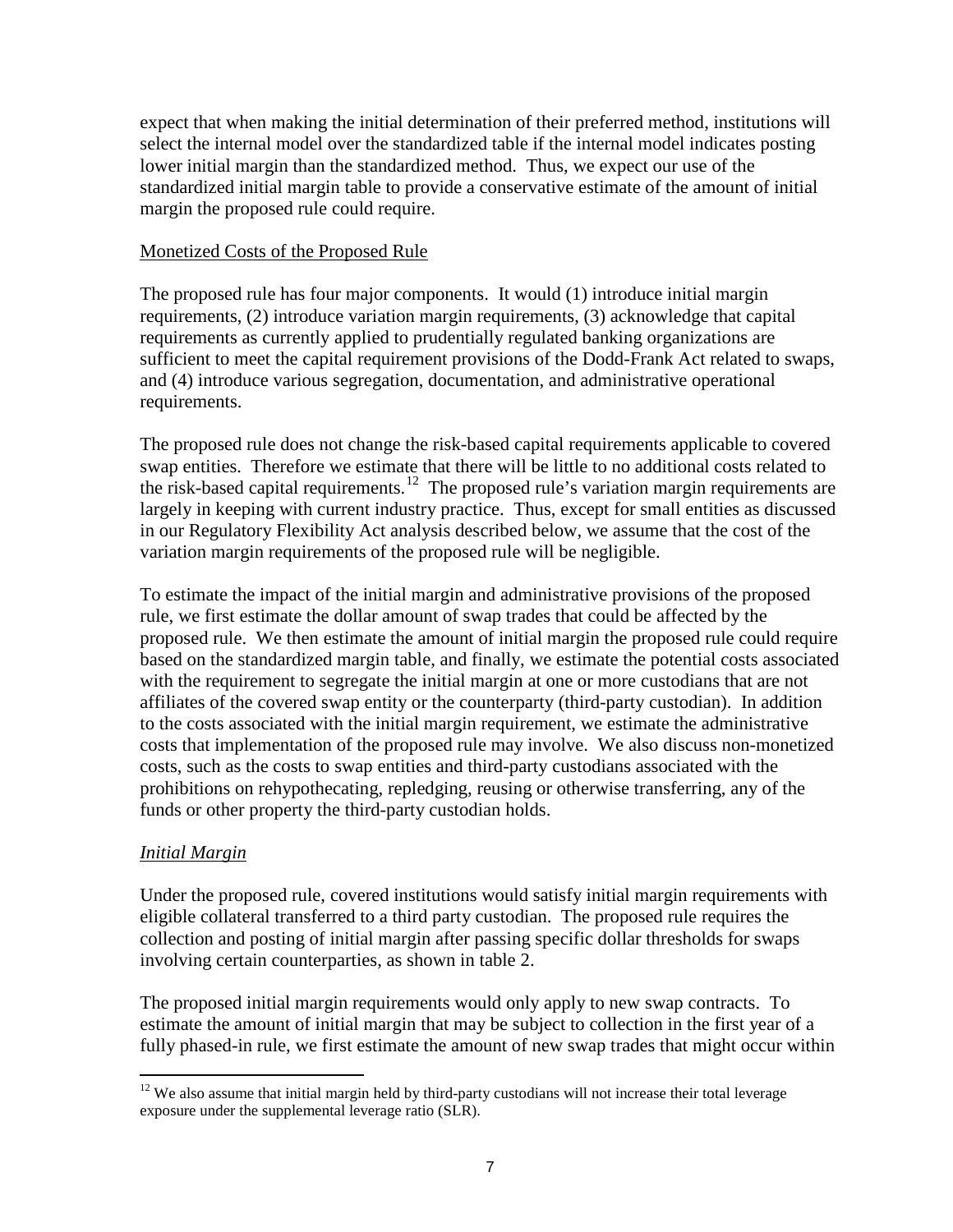a year. We use the maturity structure of the existing swaps market to estimate the dollar amount of new contracts that could renew within the next year to replace maturing contracts.

As shown in table 4, we estimate a renewal proportion for each maturity period indicated in the OCC's Quarterly Report on Bank Trading and Derivatives Activities. We then apply this renewal factor to contract amounts from the OCC's report for the first quarter of 2014, to arrive at an estimate of new trades that could be subject to the initial margin requirement of the proposed rule in the first year.<sup>[13](#page-7-0)</sup> Based on CFTC reports, we also assume that roughly 40 percent of the notional amount of each swap contract type will not be cleared on an exchange.<sup>[14](#page-7-1)</sup> Using the gross initial margin percentages from the standardized initial margin requirement in Appendix A of the proposed rule and a net-to-gross ratio of 15 percent (i.e., we assume that 85 percent of the notional amount is subject to an eligible master netting agreement (EMNA)), we apply the estimated initial margin requirement to our estimate of the gross notional amount of new trades to arrive at an estimate of the amount of initial margin. As shown in table 4, we arrive at an initial margin estimate in year one of roughly \$331 billion.

Table 5 extends this preliminary analysis to the fully phased-in rule in 2019. December 1, 2019, is the final compliance date transition. By 2019, annual renewal of maturing contracts means that the initial margin requirements would apply to most swaps outstanding as of March 31, 2014. As shown in table 5, we estimate that the initial margin amount using the standardized margin for swaps subject to an EMNA would be approximately \$644 billion.

Several factors will affect how the proposed rule affects initial margin amounts over time. The proposed rule would only apply the initial margin requirement to swaps that are not centrally cleared. We expect that the proportion of cleared swaps to non-cleared swaps will tend to increase as the proposed rule takes effect, but we do not incorporate this change into our estimate. Initial margin requirements associated with the proposed rule will fall as the proportion of cleared swaps increases.

<span id="page-7-0"></span> $13$  We do not have information on (1) the distribution of swap contracts across the four types of counterparties, (2) how many contracts would fall below the \$65 million initial margin threshold, (3) the distribution of swap contracts across the several phase-in dates, and (4) our estimates exclude initial margin already collected by banks, which is common practice on transactions with hedge funds. By using Call Report data without adjustment, our initial margin estimates will be conservative.

<span id="page-7-1"></span> $14$  Our estimate for uncleared swaps is based on the percentage of the notional amount of uncleared interest rate swaps from the CFTC's weekly swaps report for July 11, 2014, through August 2014, located at http://www.cftc.gov/MarketReports/SwapsReports/L1GrossExpCS .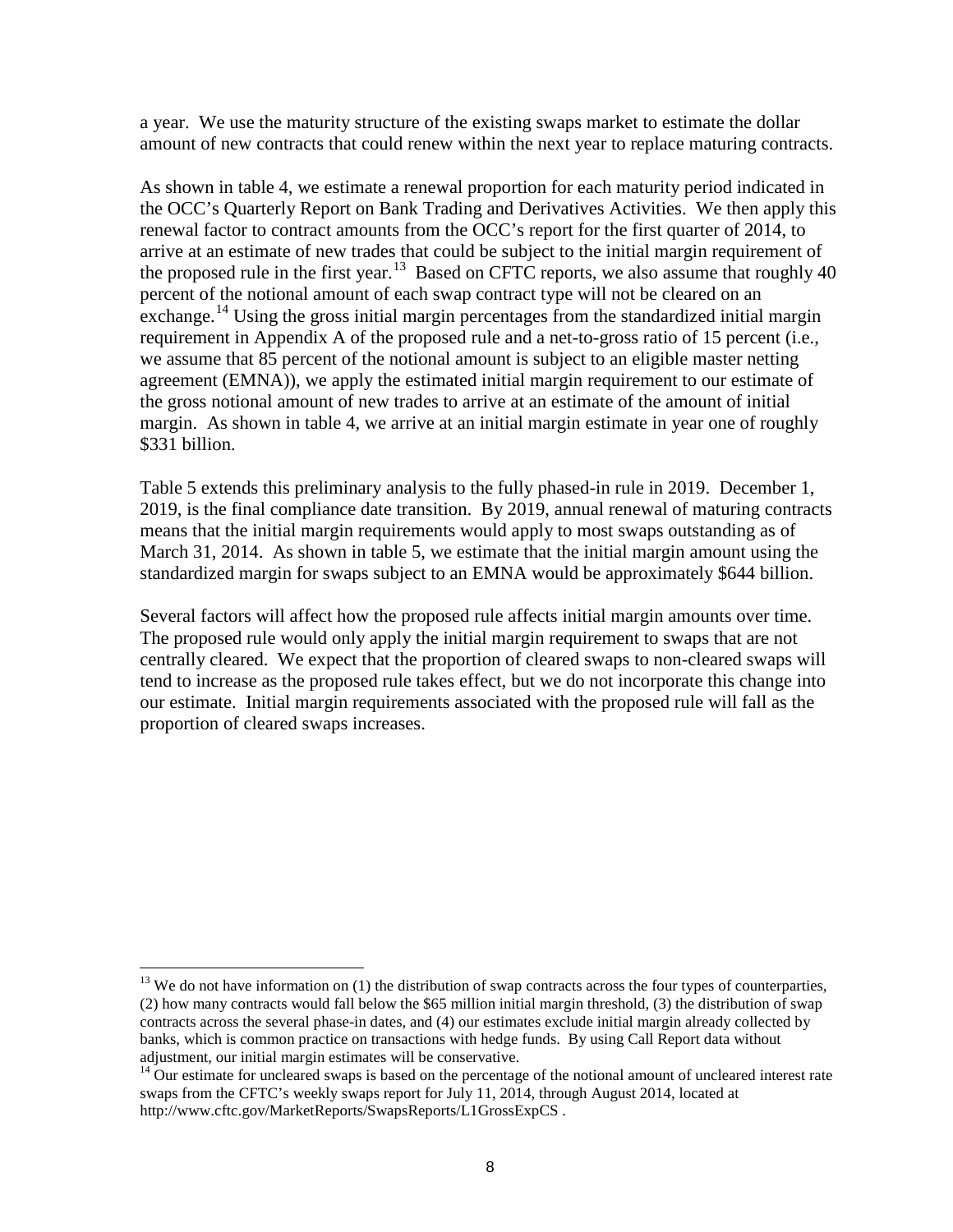|            |             |           |              |           | Estimated  |                      |                      |
|------------|-------------|-----------|--------------|-----------|------------|----------------------|----------------------|
|            |             |           |              |           | Annual     |                      |                      |
| Contract   |             |           |              | Estimated | Notional   |                      |                      |
| Type       |             |           | Estimated    | Annual    | Renewal    |                      |                      |
|            |             | 3/31/2014 | Annual       | Notional  | Amount     |                      | 2015                 |
|            | Contract    | Notional  | Renewal      | Renewal   | <b>Not</b> | Standardized         | Estimated            |
|            | Maturity    | Amount    | Factor       | Amount    | Cleared    | Margin <sup>15</sup> | Margin <sup>16</sup> |
| Interest   | $< 1$ year  | \$77,936  | $\mathbf{1}$ | \$77,936  | \$31,174   | 1%                   | \$153                |
| Rate       | $1-5$ years | \$37,668  | 0.4          | \$15,067  | \$6,027    | 2%                   | \$59                 |
|            | $5+$ year   | \$24,282  | 0.2          | \$4,856   | \$1,942    | 4%                   | \$38                 |
|            | $<$ 1 year  | \$20,099  | $\mathbf{1}$ | \$20,099  | \$8,040    | 6%                   |                      |
| <b>FX</b>  | $1-5$ years | \$2,299   | 0.4          | \$920     | \$368      | 6%                   |                      |
|            | $5+$ year   | \$974     | 0.2          | \$195     | \$78       | 6%                   |                      |
|            | $<$ 1 year  | \$90      | $\mathbf{1}$ | \$90      | \$36       | 15%                  | \$3                  |
| Gold       | 1-5 years   | \$15      | 0.4          | \$6       | \$2        | 15%                  | \$0                  |
|            | $5+$ year   | \$0       | 0.2          | \$0       | \$0        | 15%                  | \$0                  |
| Precious   | $< 1$ year  | \$24      | $\mathbf{1}$ | \$24      | \$10       | 15%                  | \$1                  |
| Metals     | 1-5 years   | \$4       | 0.4          | \$2       | \$1        | 15%                  | \$0                  |
|            | $5+$ year   | \$0       | 0.2          | \$0       | \$0        | 15%                  | \$0                  |
| Other      | $< 1$ year  | \$265     | $\mathbf{1}$ | \$265     | \$106      | 15%                  | \$8                  |
| Comm.      | $1-5$ years | \$122     | 0.4          | \$49      | \$20       | 15%                  | \$1                  |
|            | $5+$ year   | \$19      | 0.2          | \$4       | \$2        | 15%                  | \$0                  |
|            | $<$ 1 year  | \$673     | $\mathbf{1}$ | \$673     | \$269      | 15%                  | \$20                 |
| Equity     | $1-5$ years | \$305     | 0.4          | \$122     | \$49       | 15%                  | \$4                  |
|            | $5+$ year   | \$90      | 0.2          | \$18      | \$7        | 15%                  | \$1                  |
| Credit:    | $< 1$ year  | \$1,414   | 1            | \$1,414   | \$566      | 2%                   | \$6                  |
| Investment | $1-5$ years | \$6,243   | $0.4\,$      | \$2,497   | \$999      | 5%                   | \$24                 |
| Grade      | $5+$ year   | \$615     | 0.2          | \$123     | \$49       | 10%                  | \$2                  |
| Credit:    | $< 1$ year  | \$619     | 1            | \$619     | \$248      | 2%                   | \$2                  |
| non-       | $1-5$ years | \$2,127   | 0.4          | \$851     | \$340      | 5%                   | \$8                  |
| Investment |             |           |              |           |            |                      |                      |
| Grade      | $5+$ year   | \$200     | 0.2          | \$40      | \$16       | 10%                  | \$1                  |
| Total      |             | \$176,083 |              | \$125,870 | \$50,348   |                      | \$331                |

**Table 4. Estimate of Initial Margin Collection Using Standardized Table, (\$ Billions)**

Source: OCC's Quarterly Report on Bank Trading and Derivatives Activities, First Quarter 2014

<span id="page-8-0"></span><sup>&</sup>lt;sup>15</sup> The maturity dates in the standardized table do not match the maturity date breakdown available in our data, so the estimated initial margin is higher for 1-2 year maturity swaps in the interest rate and credit categories.<br><sup>16</sup> To estimate the initial margin, we apply the net standardized initial margin formula to our not-cleared

<span id="page-8-1"></span>notional estimates. The standardized initial margin formula is equal to Gross initial margin\*(0.4 + .6\* Net-togross ratio), where we use the Standardized Margin from the rule's Appendix A for the Gross initial margin and a net-to-gross ratio of 15 percent.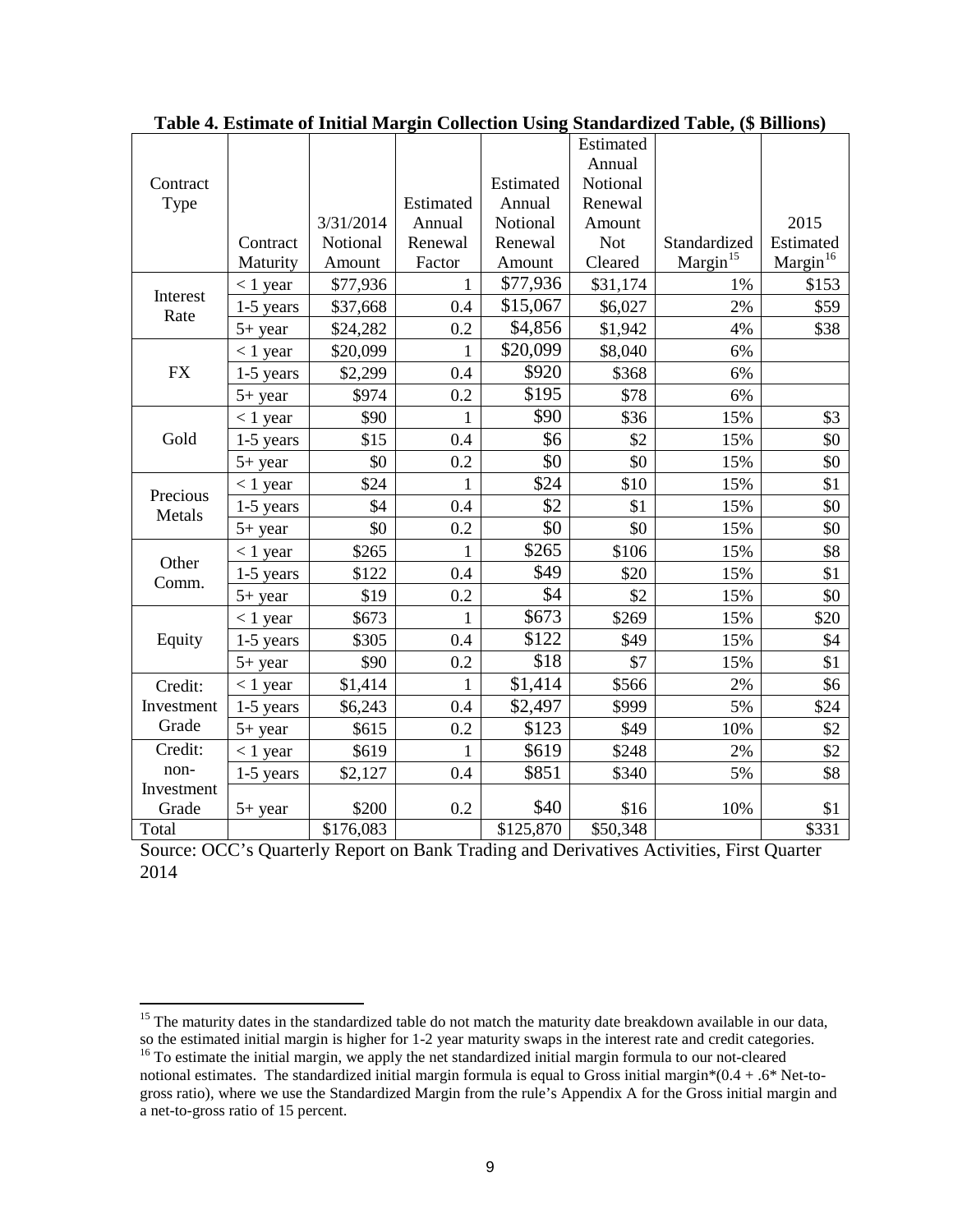| Contract<br>Type | Contract<br>Maturity | 3/31/2014<br>Notional<br>Amount | Estimated<br>Annual<br>Notional<br><b>Amount Not</b><br>Cleared | Standardized<br>Margin | 2015<br>Estimated<br>Margin | 2019<br>Estimated<br>Margin |
|------------------|----------------------|---------------------------------|-----------------------------------------------------------------|------------------------|-----------------------------|-----------------------------|
|                  | $<$ 1 year           | \$77,936                        | \$31,174                                                        | 1%                     | \$153                       | \$153                       |
| Interest<br>Rate | $1-5$ years          | \$37,668                        | \$15,067                                                        | 2%                     | \$59                        | \$148                       |
|                  | $5+$ year            | \$24,282                        | \$9,713                                                         | 4%                     | \$38                        | \$190                       |
|                  | $< 1$ year           | \$20,099                        | \$8,040                                                         | 6%                     |                             |                             |
| <b>FX</b>        | 1-5 years            | \$2,299                         | \$920                                                           | 6%                     |                             |                             |
|                  | $5+$ year            | \$974                           | \$390                                                           | 6%                     |                             |                             |
|                  | $< 1$ year           | \$90                            | \$36                                                            | 15%                    | \$3                         | \$3                         |
| Gold             | $1-5$ years          | \$15                            | \$6                                                             | 15%                    | \$0                         | \$0                         |
|                  | $5+$ year            | \$0                             | \$0                                                             | 15%                    | \$0                         | \$0                         |
| Precious         | $< 1$ year           | \$24                            | \$10                                                            | 15%                    | \$1                         | \$1                         |
| Metals           | 1-5 years            | \$4                             | \$2                                                             | 15%                    | \$0                         | \$0                         |
|                  | 5+ year              | \$0                             | \$0                                                             | 15%                    | \$0                         | \$0                         |
| Other            | $< 1$ year           | \$265                           | \$106                                                           | 15%                    | \$8                         | \$8                         |
| Comm.            | 1-5 years            | \$122                           | \$49                                                            | 15%                    | \$1                         | \$4                         |
|                  | 5+ year              | \$19                            | \$8                                                             | 15%                    | \$0                         | \$1                         |
|                  | $< 1$ year           | \$673                           | \$269                                                           | 15%                    | \$20                        | \$20                        |
| Equity           | $1-5$ years          | \$305                           | \$122                                                           | 15%                    | \$4                         | \$9                         |
|                  | $5+$ year            | \$90                            | \$36                                                            | 15%                    | \$1                         | \$3                         |
| Credit           | $< 1$ year           | \$1,414                         | \$566                                                           | 2%                     | \$6                         | \$6                         |
| Investment       | 1-5 years            | \$6,243                         | \$2,497                                                         | 5%                     | \$24                        | \$61                        |
| Grade            | 5+ year              | \$615                           | \$246                                                           | 10%                    | \$2                         | \$12                        |
| Credit non-      | $< 1$ year           | \$619                           | \$248                                                           | 2%                     | \$2                         | \$2                         |
| Investment       | $1-5$ years          | \$2,127                         | \$851                                                           | 5%                     | \$8                         | \$21                        |
| Grade            | 5+ year              | \$200                           | \$80                                                            | 10%                    | \$1                         | \$4                         |
| Total            |                      | \$176,083                       | \$70,433                                                        |                        | \$331                       | \$644                       |

**Table 5. Estimate of Fully Phased-in Initial Margin Collection Using Standardized Table for Swaps Subject to an EMNA, (\$ Billions)** 

Source: OCC Quarterly Report on Bank Trading and Derivatives Activities, First Quarter 2014 and PAD estimates

Other factors that may reduce the impact of the proposed rule include the following. (1) Dealers are likely to use the internal model alternative for determining initial margin under the proposed rule, which will reduce exposure through offsetting exposures, diversification, and other hedging benefits within four broad risk categories. (2) Under the proposed rule, collection and posting of margin is not necessary from certain types of counterparties and below certain thresholds, so this will limit the amount of initial margin that actually transfers. At present, we do not have information on the extent to which these and other factors could mitigate or amplify the potential impact of the proposed rule.

The actual cost of the initial margin requirement with respect to banks subject to the rule is the opportunity cost of collateral that, according to the proposed rule, must be segregated into a custodial account with a presumably lower rate of return than other possible uses of these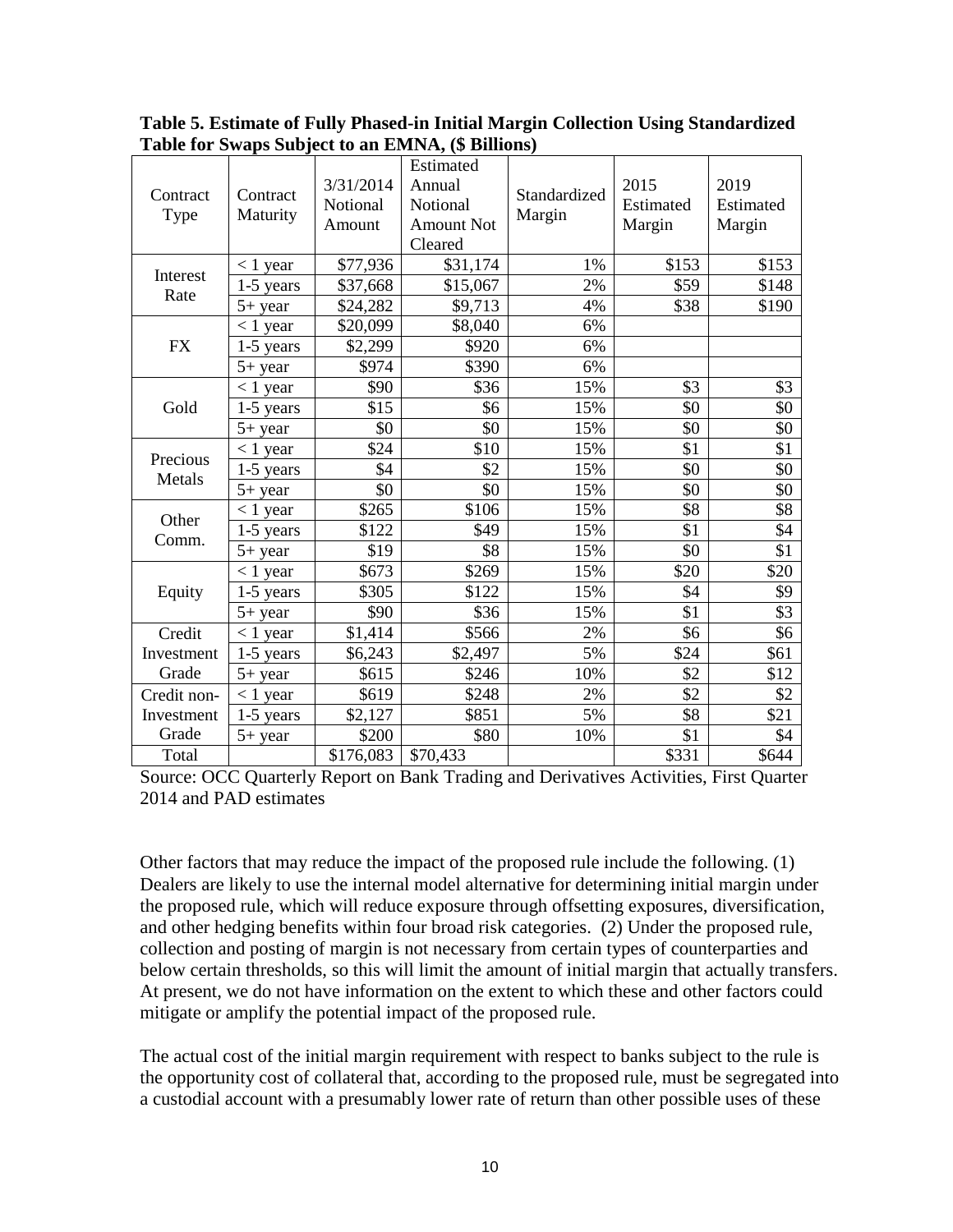funds. Using our initial margin estimate of \$644 billion, every basis point of lower return equals \$64 million. If we assume a 100 basis point difference in return, the opportunity cost of the fully phased-in initial margin requirement would be \$6.4 billion.

We estimate that net funding costs will range from 45 to 100 basis points. Based on recent spreads between the rate of return on 1-year Treasuries and Federal Home Loan Bank advances of comparable maturity, we estimate the lower end of the range at 45 basis points. For the upper end of the range, we consider the historical spread between US single A 2-year bank bonds and the 2-year US Treasury Note to arrive at an estimated net funding cost of approximately 100 basis points.

Using our assumption that the opportunity cost of segregating initial margin into custodial accounts is between 45 and 100 basis points, then the initial margin cost of the proposed rule is between \$2.9 billion and \$6.4 billion. Because OCC-supervised institutions account for roughly 80 percent of the covered swaps market, we estimate that the opportunity cost component of the proposed rule for OCC-supervised institutions is 80 percent of the \$2.9 billion and \$6.4 billion range, or between \$2.3 billion and \$5.1 billion.

## *Administrative Costs of Implementation*

Because the proposed rule will necessitate changes in documentation, record-keeping, disclosure, and compliance, we expect there will be administrative costs associated with the implementation of the proposed rule. We estimate that implementation will require approximately 1,440 hours per institution, or at \$92 per hour, approximately \$133,000 per institution. As the proposed rule is likely to apply to 15 OCC-supervised institutions, we estimate that the implementation costs of the proposed rule are approximately \$2.0 million.

In addition to record-keeping and administrative costs, we assume that covered institutions will need to negotiate and execute new master netting agreements, establish new third-party custodial accounts, and modify an existing internal margin model to comply with the proposed rule. Additionally, once covered institutions have established custodial accounts, we estimate that custodial account fees for covered institutions will be roughly two basis points of the new initial margin amount. For OCC-supervised institutions, we estimate that the custodial account fees will be approximately \$103 million. As shown in table 6, together, we estimate that non-recurring compliance costs could be approximately \$659 million, and the annual recurring (fully phased-in) cost would be approximately \$149 million. The OCC will also incur some additional costs related to supervision of swap entities and validating the internal margin models, we expect these costs to be approximately \$1 million.

#### *Estimate of Overall Cost*

Combining initial margin and administrative costs, we estimate that the overall cost of the proposed rule to OCC-supervised institutions is between \$3.1 billion and \$5.9 billion. Applying a discount rate of three percent, suggests that the present value cost of the fully phased-in rule would be between \$2.8 billion and \$5.2 billion.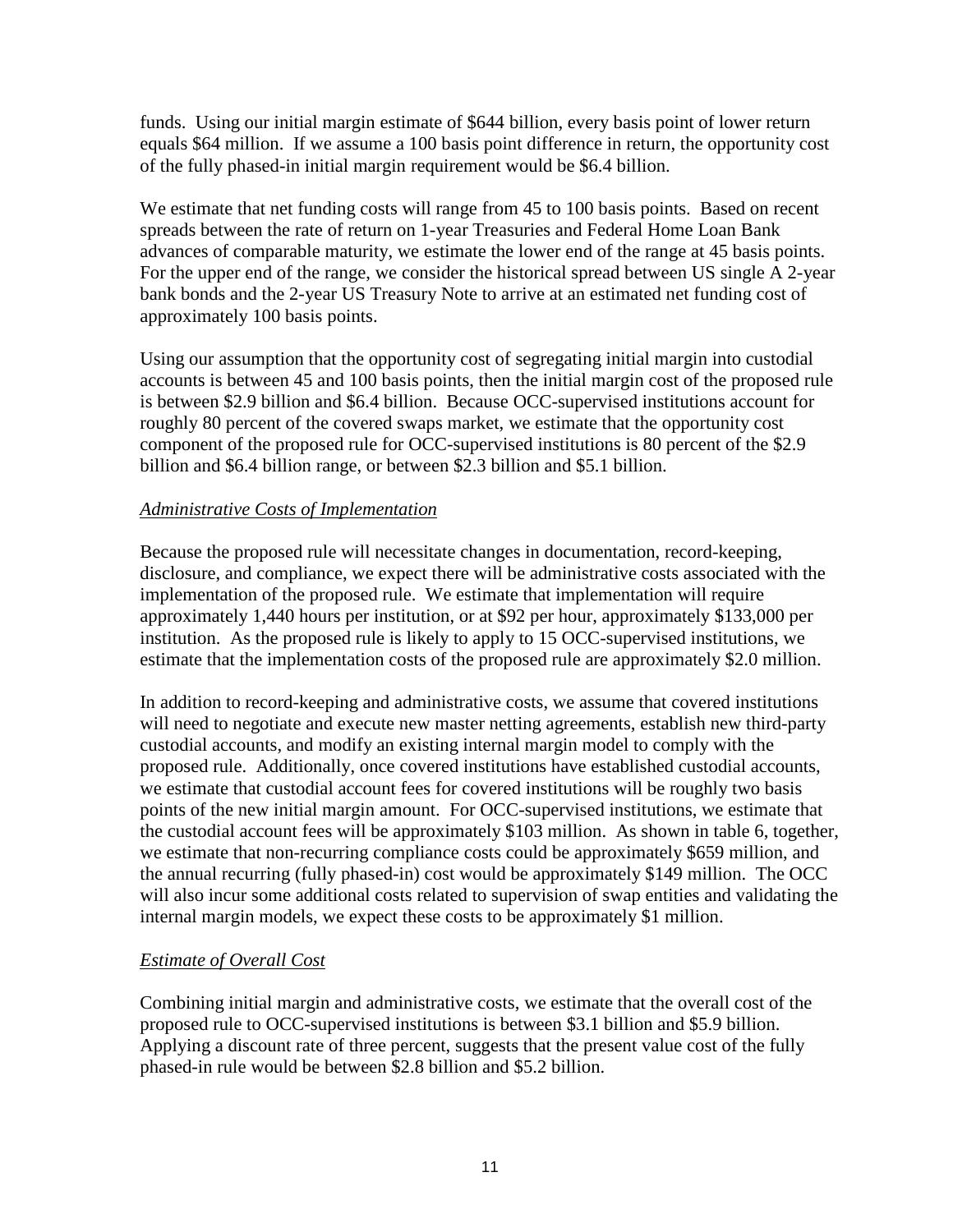|                                                                                                    | 2015      | 2019      |  |  |  |
|----------------------------------------------------------------------------------------------------|-----------|-----------|--|--|--|
| <b>Non-recurring compliance costs</b>                                                              |           |           |  |  |  |
| Policies and procedures, record keeping and disclosure                                             | 2,000     |           |  |  |  |
| Execute new eligible master netting agreements<br>(EMNAs) and document legal review and compliance | 104,000   |           |  |  |  |
| Modify existing internal margin risk management models<br>and have model approved by the OCC       | 800       |           |  |  |  |
| Establish third-party segregated custodial accounts                                                | 550,000   |           |  |  |  |
| <b>Total non-recurring</b>                                                                         | 658,815   |           |  |  |  |
| <b>Recurring compliance costs</b>                                                                  |           |           |  |  |  |
| Model control, oversight, and validation                                                           | 800       | 800       |  |  |  |
| Increased costs associated with exception processing,<br>internal audit, and legal                 | 45,000    | 45,000    |  |  |  |
| Third-party segregated custodial accounts                                                          | 52,960    | 103,040   |  |  |  |
| <b>Total recurring</b>                                                                             | 98,760    | 148,840   |  |  |  |
| <b>Total compliance costs</b>                                                                      | \$757,575 | \$148,840 |  |  |  |

# **Table 6: Estimated annualized compliance costs for [OCC-supervised banks] (\$ in thousands)**[17](#page-11-0)

# Quantified Benefits

The proposed rule would provide one quantitative benefit and several significant qualitative benefits. The quantitative benefit of the proposed rule is the initial margin buffer itself. The \$644 billion of initial margin under the proposed rule would create a new buffer against losses for covered swap entities and other swap market participants. This buffer lowers the risk to and consequently the default probabilities for these swap market participants. This buffer protects shareholders, creditors, and employees of the covered swap entities and other swap market participants. Because the default of a covered swap entity could have broad systemic implications, the initial margin buffer also helps protect the U.S. financial system and consequently, the economic welfare of the general public. In addition to protecting the general public by protecting the financial system, the margin buffer has a greater and more direct impact on those who participate in the swaps market for risk management purposes.

## Non-quantified Benefits

In addition to this quantitative benefit from the buffer, the proposed rule has several nonquantified benefits associated with collecting and posting initial margin. These nonquantified benefits include the following:

(1) Initial margin helps reduce the uncertainty regarding the possible exposure to swap entities arising from non-cleared swaps. Under the proposed rule, initial margin

<span id="page-11-0"></span><sup>&</sup>lt;sup>17</sup> All costs are in 2014 dollars.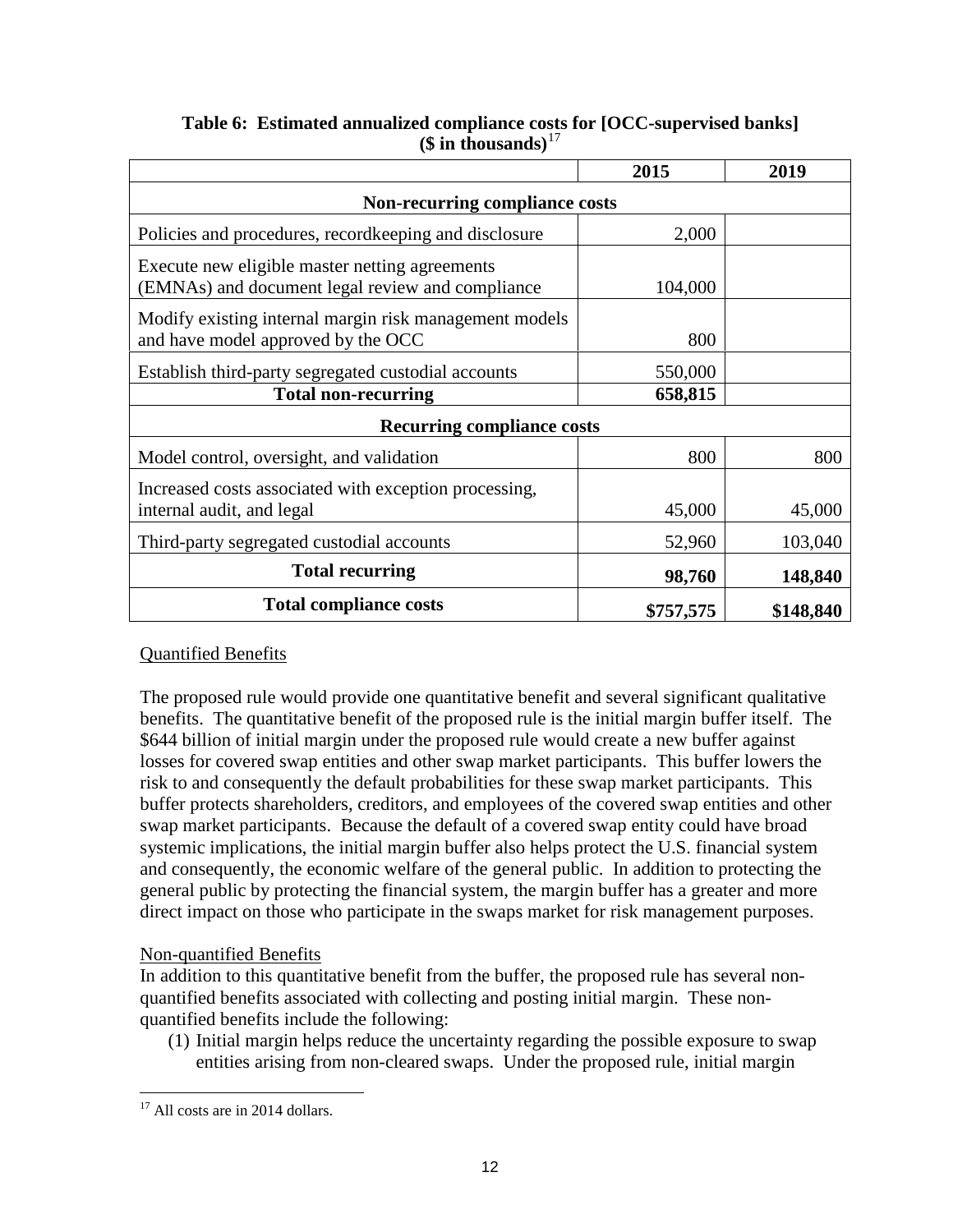provides protection from counterparty credit risk, which decreases the exposure to the counterparty and consequently, the uncertainty of the swap participant's overall exposure to swap counterparties.

- (2) The risk sensitivity of the margin requirements should reduce the ability of firms that lack sufficient financial resources to use the swap market to take on excessive risks. Under the proposed rule, participants in the swaps market must be able to meet initial margin requirements before engaging in swaps market activity. The cumulative requirement of initial margin will limit the swaps market participation of those without sufficient financial resources.
- (3) The segregation of initial margin provides additional credit protection. Under the proposed rule, segregating initial margin collateral with a third party custodian provides each counterparty with additional protection against the insolvency of the other counterparty.<sup>18</sup>
- (4) The enactment of the Dodd-Frank Act and its provision related to swap margin requirements, which this proposed rule would implement, has encouraged compression of existing interest rate swap portfolios, which in turn decreases operational risks associated with swap processes. According to a report published by the International Swaps and Derivatives Association (ISDA), compression eliminated \$56 trillion of notional principal outstanding in 2011. As pointed out by the study, compression reduces counterparty credit exposure, operational risk, and cost by decreasing redundant notional exposures.<sup>[19](#page-12-1)</sup>

## Comparison with Baseline

Under the baseline, the proposed rule would not apply, the benefits of the proposed rule would not be enjoyed and the costs of the proposed rule would not be incurred. The baseline is not a feasible option, however, as the Dodd-Frank Act mandates new non-cleared swap margin requirements.

#### Comparison with Alternative 1

Alternative 1 considers the impact of varying the dollar amount of the threshold used to determine the swap entities that would be subject to the proposed rule. Because swaps are concentrated in a relatively small number of institutions, however, varying this threshold would have little impact on the dollar amount of swaps affected by the proposed rule. Varying the threshold does, however, affect the number of institutions that would be subject to the proposed rule. Because initial margin is the principal cost component of the proposed rule and because it is closely linked to the notional swap amount, varying the dollar threshold for swap entities would have little impact on the costs and benefits of the proposed rule. Table 7 shows the number of institutions affected and the amount of swaps affected by various threshold amounts.

<span id="page-12-0"></span><sup>&</sup>lt;sup>18</sup> See Leigh R. Fraser, "Segregation of Initial Margin Posted in Connection with Uncleared Swaps," The Harvard Law School Forum on Corporate Governance and Financial Regulation, April 19, 2014, available at [Segregation of Initial Margin Posted in Connection with Uncleared Swaps —](http://blogs.law.harvard.edu/corpgov/2014/04/19/segregation-of-initial-margin-posted-in-connection-with-uncleared-swaps/) The Harvard Law School Forum [on Corporate Governance and Financial Regulation.](http://blogs.law.harvard.edu/corpgov/2014/04/19/segregation-of-initial-margin-posted-in-connection-with-uncleared-swaps/)<br><sup>19</sup> See ISDA, "Interest Rate Swaps Compression: A Progress Report", ISDA Study, February 2012.

<span id="page-12-1"></span>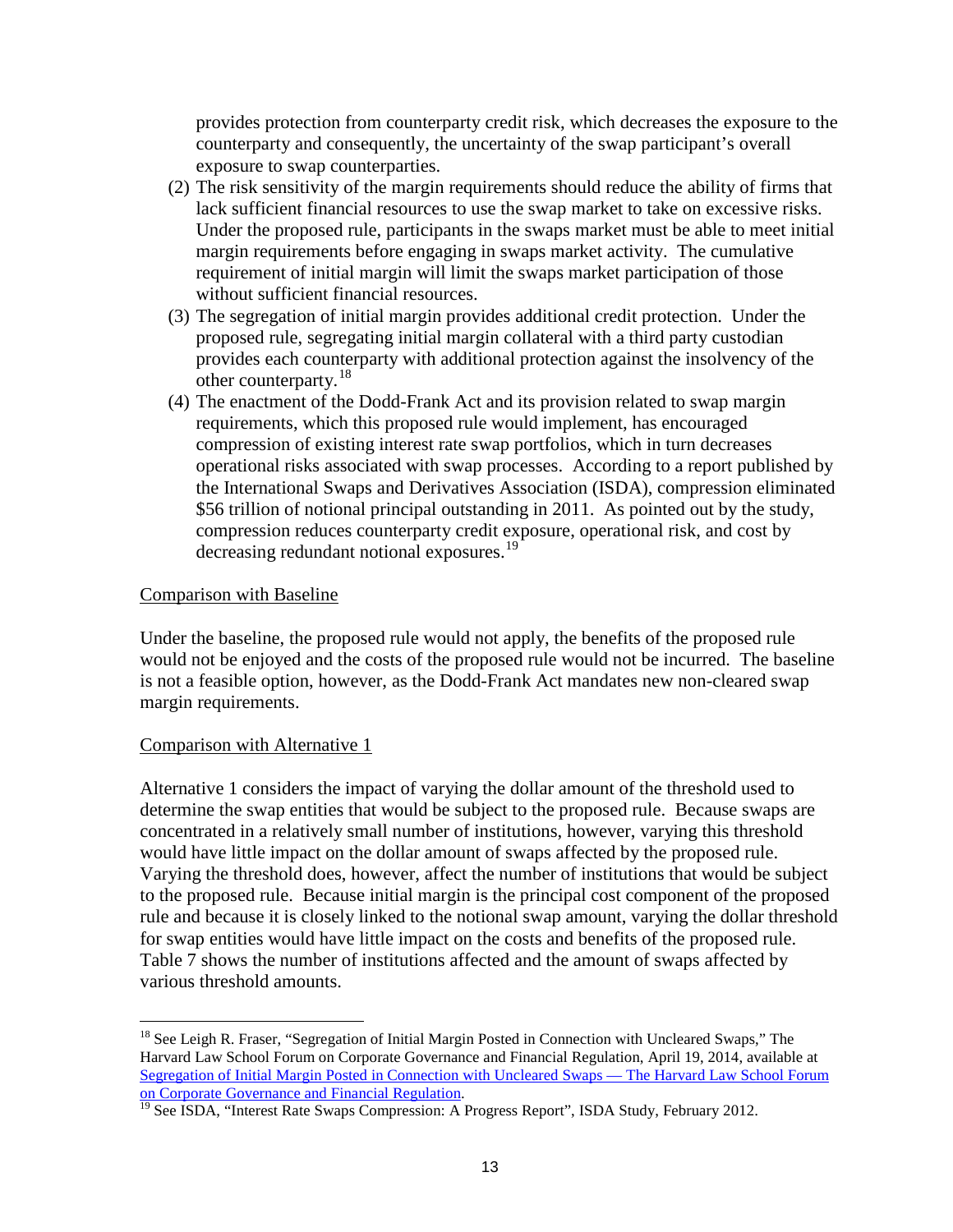| <b>Swap Entity</b><br>Threshold | Number of OCC-<br>supervised<br>Institutions with<br><b>Total Swap</b><br><b>Variables Above</b><br>Threshold | OCC-supervised<br><b>Institutions</b><br>Notional Swap<br><b>Amounts Reported</b><br>(\$ in Billions) |
|---------------------------------|---------------------------------------------------------------------------------------------------------------|-------------------------------------------------------------------------------------------------------|
| \$10 billion                    | 19                                                                                                            | \$170,484                                                                                             |
| \$5 billion                     | 22                                                                                                            | \$170,503                                                                                             |
| \$3 billion                     | 33                                                                                                            | \$170,547                                                                                             |
| \$1 billion                     | 44                                                                                                            | \$170,566                                                                                             |
| \$500 million                   | 53                                                                                                            | \$170,572                                                                                             |
| \$250 million                   | 67                                                                                                            | \$170,577                                                                                             |
| \$100 million                   | 90                                                                                                            | \$170,581                                                                                             |

**Table 7. Alternative 1: Varying Threshold Amounts for Swap Entities, March 31, 2014**

## Comparison with Alternative 2

Alternative 2 considers the impact of varying the minimum transfer amount, set at \$650,000 in the proposed rule. We expect that varying this threshold amount could affect the amount of initial margin collected under the proposed rule. The smaller the minimum transfer amount, the greater the amount of initial margin. Similarly, the larger the minimum transfer amount, the lower the amount of initial margin. Because we do not have information on the distribution of expected transfer amounts, we are not able to more precisely assess the impact of variations in minimum transfer amounts beyond the direction of the change.

Economic Analysis Requirements

# **A. Regulatory Flexibility Act (RFA)**

As part of our analysis, we consider whether the proposed rule may have significant small entity effects pursuant to the RFA. Specifically, we consider if it is likely to (a) impact a substantial number of small entities, and (b) if the economic impact on a substantial number of small entities is significant. As of December 31, 2013, the OCC supervises 1,231 small entities. $20$ 

The proposed rule sets an initial margin threshold at \$65 million for counterparties that are other swap entities or financial end users with a material swaps exposure. The proposed rule also provides for a minimum transfer amount for the collection and posting of margin by covered swap entities. Under the proposal, a covered swap entity need not collect or post initial or variation margin from or to any individual counterparty unless the required

<span id="page-13-0"></span> $20$  We base our estimate of the number of small entities on the SBA's size thresholds for commercial banks and savings institutions, and trust companies, which are \$550 million and \$38.5 million, respectively. Consistent with the General Principles of Affiliation 13 CFR §121.103(a), we count the assets of affiliated financial institutions when determining if we should classify a bank we supervise as a small entity. We use December 31, 2013 to determine size because a "financial institution's assets are determined by averaging the assets reported on its four quarterly financial statements for the preceding year." See footnote 8 of the U.S. Small Business Administration's *Table of Size Standards*.